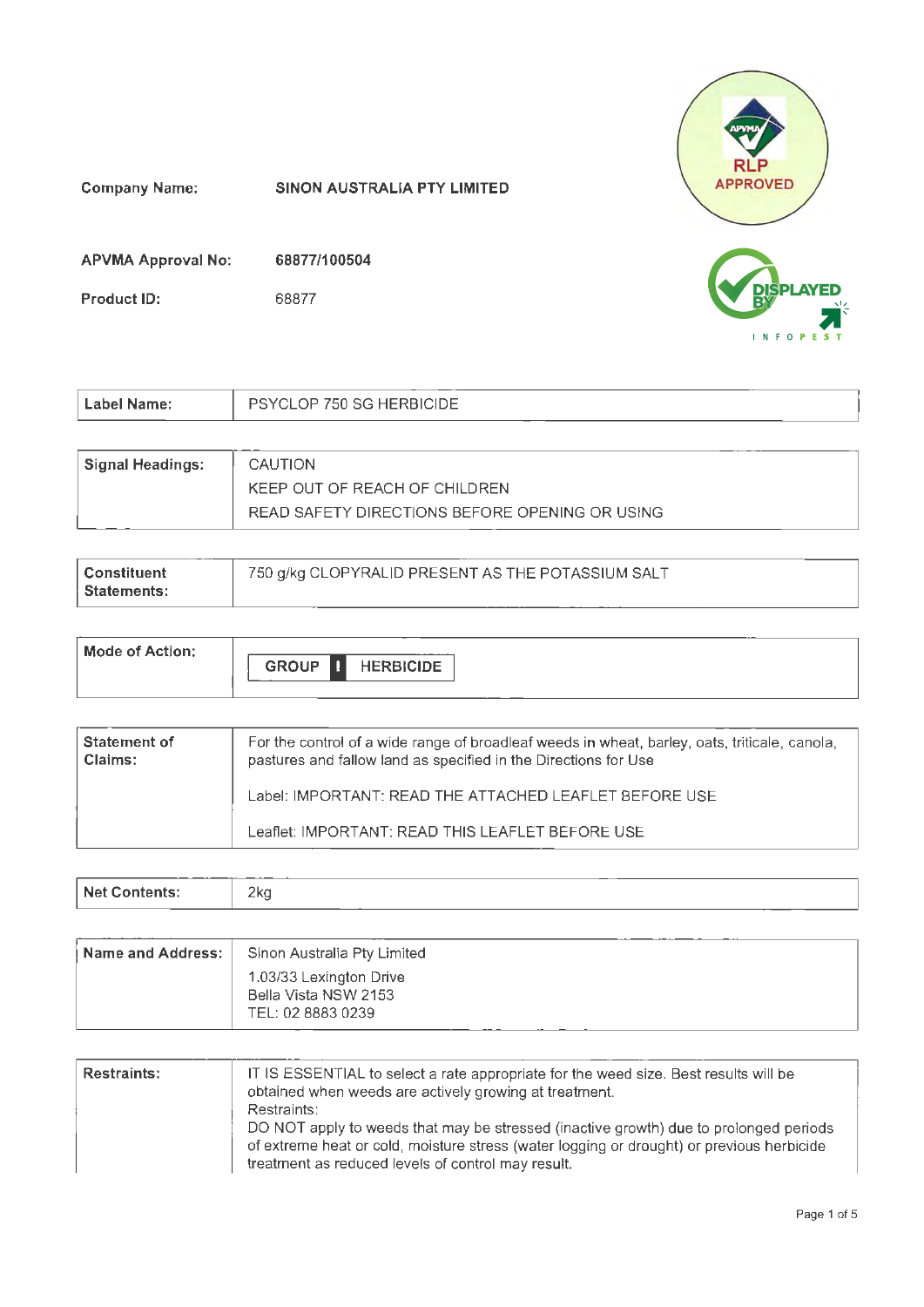| DO NOT sow susceptible crops in SNSW, Vic, SA or WA (winter dominant rainfall areas -<br>see Protection Of Crops section) for nine months following any application up to 120g/ha,<br>twelve months following an application of 120g/ha to 200g/ha and two years following an<br>application of more than 200g/ha.<br>DO NOT apply this product by air or mister within a Chemical Control Area in Victoria |
|-------------------------------------------------------------------------------------------------------------------------------------------------------------------------------------------------------------------------------------------------------------------------------------------------------------------------------------------------------------------------------------------------------------|
| without a valid permit.<br>DO NOT spray if rain is likely within 3 hours.                                                                                                                                                                                                                                                                                                                                   |
| DO NOT apply later than the eight-leaf stage of canola or the 1st node stage of winter<br>cereals.                                                                                                                                                                                                                                                                                                          |
| DO NOT apply immediately prior to sowing susceptible crops including chickpeas, faba<br>beans, field peas, lentils and lupins or pastures with a lucerne, medic or clover component.                                                                                                                                                                                                                        |

| Directions for Use: | This section contains file attachment. |                                                                                              |  |  |
|---------------------|----------------------------------------|----------------------------------------------------------------------------------------------|--|--|
|                     |                                        | <b>File Name:</b> Psyclop 750 SG Herbicide Directions For Use.docx<br>File Size: 29902 bytes |  |  |

| Other Limitations:<br>------ |  |  |  |  |
|------------------------------|--|--|--|--|
|                              |  |  |  |  |

| Withholidng | PASTURES: DO NOT GRAZE OR CUT TREATED PASTURES FOR STOCK FEED FOR                                                                                                                                                                                                                    |
|-------------|--------------------------------------------------------------------------------------------------------------------------------------------------------------------------------------------------------------------------------------------------------------------------------------|
| Periods:    | 7 DAYS AFTER APPLICATION OF RATES OF 1600 g/ha OR LESS.                                                                                                                                                                                                                              |
|             | CEREALS: DO NOT GRAZE OR CUT TREATED CEREALS FOR STOCK FEED FOR 4<br>WEEKS AFTER APPLICATION IF RATE IS IN EXCESS OF 120 g/ha.<br>DO NOT APPLY LATER THAN 10 WEEKS BEFORE HARVEST<br>CANOLA: DO NOT HARVEST, GRAZE OR CUT FOR STOCK FEED EARLIER THAN 12<br>WEEKS AFTER APPLICATION. |

|                     | ________ |
|---------------------|----------|
| $\sim$ $\sqrt{C}$ . |          |

| General<br>Instructions: | MIXING:<br>Measure the required quantity of granules by weighing on scales.<br>Psyclop 750 SG Herbicide granules are highly soluble in water and will dissolve rapidly<br>once added to fast moving water. Maintain agitation at all times, including during mixing as<br>well as spraying.                                                                                                                                                                                                                                                                     |
|--------------------------|-----------------------------------------------------------------------------------------------------------------------------------------------------------------------------------------------------------------------------------------------------------------------------------------------------------------------------------------------------------------------------------------------------------------------------------------------------------------------------------------------------------------------------------------------------------------|
|                          | Spray rigs with premix hoppers<br>For spray rigs that have a drop down chemical induction hopper, three-quarter fill this<br>hopper with water and have the rinsing sprinkler operating. Add the Psyclop 750 SG<br>Herbicide and when dissolved, transfer this batch into the quarter filled main tank. Continue<br>to rinse the hopper until the entire product has washed through.                                                                                                                                                                            |
|                          | Spray rigs with limited bypass agitation<br>For spray rigs that have limited bypass agitation, then as for most granulated formulations,<br>pre-dissolve the Psyclop 750 SG in a bucket before adding them to the main tank. Add<br>Psyclop 750 SG while stirring until the granules have dissolved.                                                                                                                                                                                                                                                            |
|                          | Tank-mixes: The following order should be followed:<br>1. Quarter fill the spray tank maintaining agitation<br>2. Add Psyclop 750 SG Herbicide granules, using the mixing procedure above.<br>3. Add Haloxyfop 520 if it is to be used in the tank-mix.<br>4. Add water to half fill the spray tank.<br>5. Add wettable powders, water dispersible granules or suspension concentrates.<br>6. Add other emulsifiable concentrates including other selective grass herbicides.<br>7. If Uptake Spraying Oil is to be used add this when spray tank is half full. |
|                          |                                                                                                                                                                                                                                                                                                                                                                                                                                                                                                                                                                 |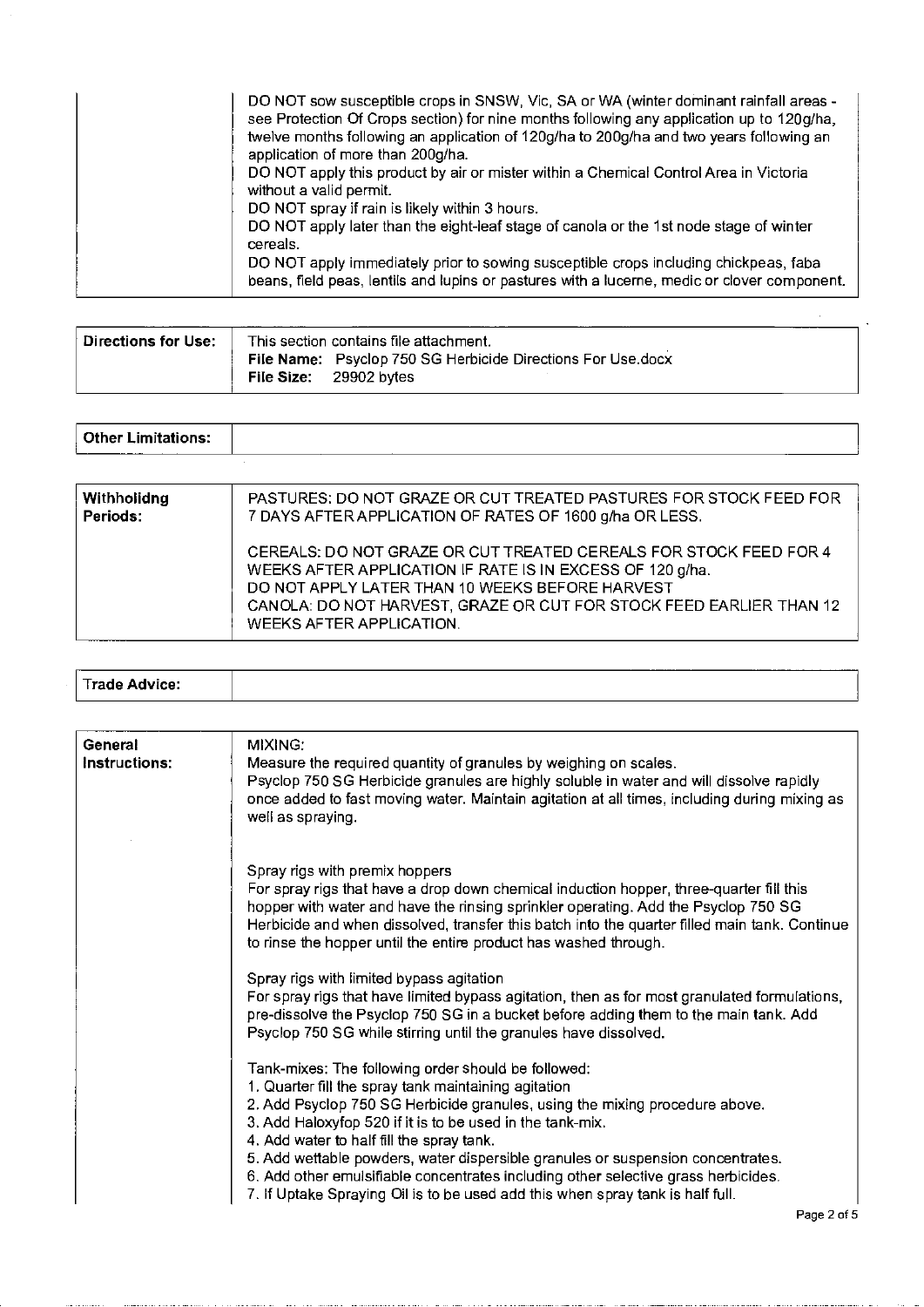8. If other adjuvants or a wetting agent is to be used than add these according to their labeL 9. Add water to bring to the final spray volume.

Only mix sufficient spray solution for immediate use and avoid storing.

# COMPATIBILITY

Conventional Canola: Psyclop 750 SG Herbicide + Haloxyfop 520 + Uptake Spraying Oil are compatible and selective.

Triazine Tolerant Canola: Atrazine + Psyclop 750 SG Herbicide + Haloxyfop 520 + Uptake Spraying Oil are compatible and selective.

Clearfield Canola: lmazapic 525 g/L I imazapyr 175 g/L + Psyclop 750 SG Herbicide are compatible and selective.

Psyclop 750 SG Herbicide is compatible with the following:

BROADLEAF HERBICIDES: Fluroxypyr, metsulfuron methyl, bromoxynil, bromoxynil/ MCPA LVE, chlorsulfuron, diuron, glyphosate, MCPA amine, MCPA LVE, paraquat, ParaquaVDiquat, terbutryn, 2,4-D amine, Flumetsulam, Metosulam, Metosulam/MCPA LVE, metsulfuron methyi/MCPA LVE, triclopyr 600, atrazine, simazine, 420 g/L MCPN26 g/ L picloram, 250 g/L MCPN25 g/L difiufenican.

GRASS HERBICIDES ON BROADLEAF CROPS: Haloxyfop 520 Herbicide, Clethodim 240, lmazapic 525 g/L I imazapyr 175 g/L, atrazine, simazine.

GRASS HERBICIDES IN CEREAL CROPS: Diclofop-methyl, Tralkoxydim WG, Fenoxaprop-p-ethyl 100 g/L.

ADJUVANTS: Spraying Oils, Non-ionic wetters (1000 g/L).

TANK MIXTURES: Read and follow allabel directions including restraints, spray drift restraints, mandatory no-spray zones, critical comments, withholding periods, regional use restrictions and safety directions for the tank mix products.

# APPLICATION

# BOOM SPRAYING CROP AND PASTURES

Apply Psyclop 750 SG Herbicide in sufficient water to obtain good coverage. It should be applied by an accurately calibrated ground rig or aircraft, delivering 200 to 300 micron droplets and not less than 50 L/ha water volume for boom sprayers or not less than 20L/ha for aerial applications.

Hardhead thistle – use a spray volume of 200 to 250 L/ha of water.

# HIGH VOLUME HAND GUN

Apply the recommended mix to give full coverage of leaves and stems through a No. 6-8 tip at 700 to 1500 kPa. Spray volume for effective coverage of dense pasture weeds should be 10 to 15 litres of spray per 100m2 (1Om x 1Om) of infestation. For larger areas an equivalent would be 1000 to 1500 litres per infested hectare.

#### STEM INJECTION

To make a stem injection pocket at waist height, use a 34 length axe with a blade width of 5 to 7 em. The axe cut must be through the bark and deep enough to place all the chemicals in contact with the sapwood.

The chemical must be applied immediately after the injection pocket is made. Apply chemical with a Phillips 5mL vaccinator fitted with a tree injector kit, which can be accurately calibrated. Set vaccinator to deliver 1 mL of the diluted mix.

When treating regrowth less than the width of the axe, ensure chemical does not run out the sides of the cut, as reduced control will result. This can be overcome by using the corner of the axe to make the pocket in the stem.

#### CLEANING SPRAY EQUIPMENT

Rinse water should be discharged onto a designated disposal area or, if this is unavailable, onto unused land away from desirable plants and watercourses.

PARTIAL CLEANING (before spraying crops that are selective to Psyclop 750 SG Herbicide).

After using Psyclop 750 SG Herbicide, empty the tank completely and drain the whole system. Thoroughly wash inside the tank using a pressure hose. Quarter fill the tank with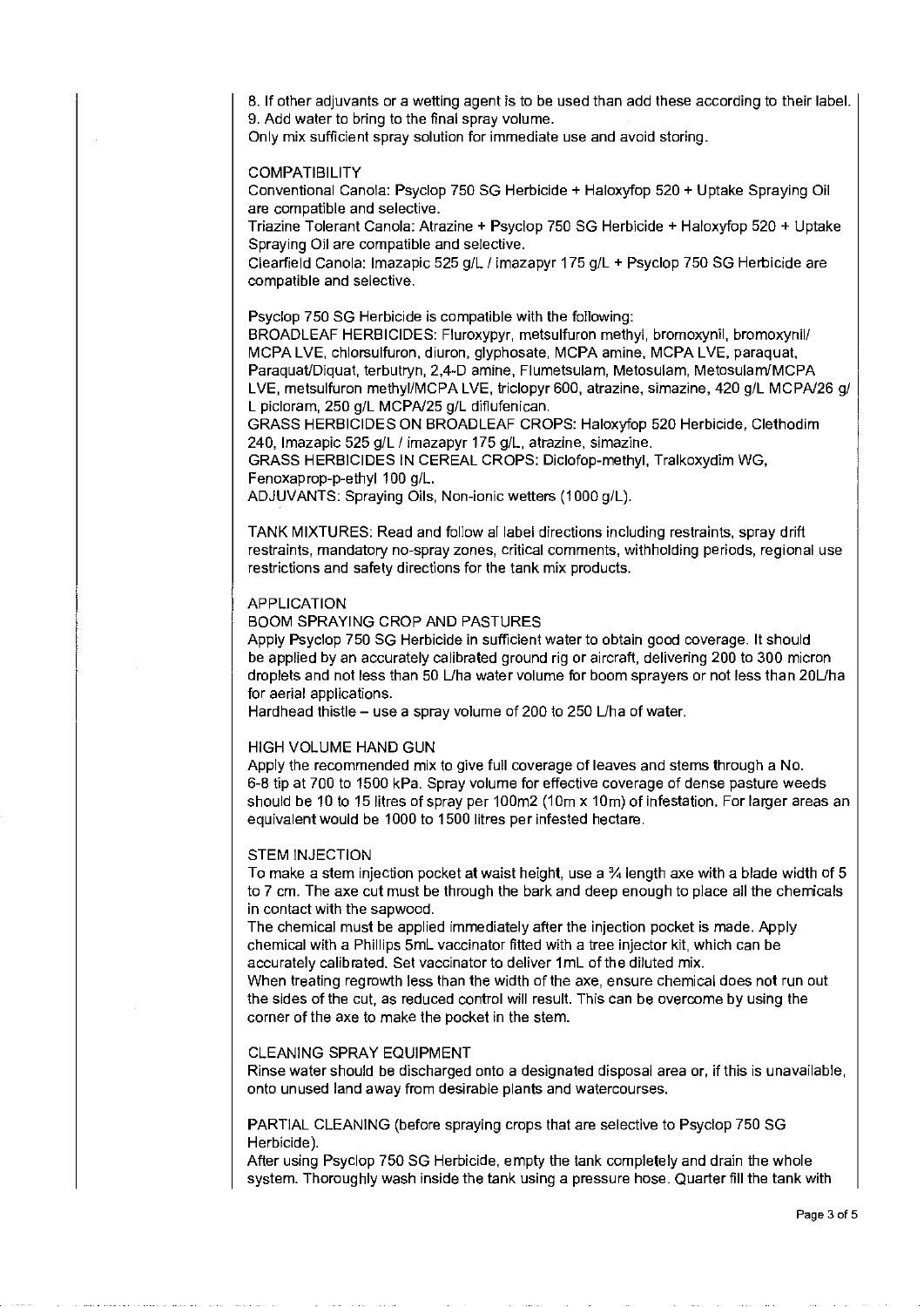| clean water and circulate through the pump, line, hoses and nozzles. Drain and repeat<br>procedure twice.                                                                                                                                                                                                                                                                                                                                                                                                                                                                                                                                                                                                                                                                                                                                                                                                             |
|-----------------------------------------------------------------------------------------------------------------------------------------------------------------------------------------------------------------------------------------------------------------------------------------------------------------------------------------------------------------------------------------------------------------------------------------------------------------------------------------------------------------------------------------------------------------------------------------------------------------------------------------------------------------------------------------------------------------------------------------------------------------------------------------------------------------------------------------------------------------------------------------------------------------------|
| COMPLETE CLEANING (before spraying crops that are susceptible to Psyclop 750 SG<br>Herbicide).<br>After using Psyclop 750 SG Herbicide, empty the tank completely and drain the whole<br>system. Thoroughly wash inside the tank using a pressure hose. Quarter fill the tank with<br>clean water and circulate as above, then drain.<br>Quarter fill the tank again and add an alkali detergent (e.g. Surf®, Omo®, Drive®) at<br>500mL/100L water or 500g/100L water and circulate throughout the system for at least<br>fifteen minutes.<br>Drain, remove filters and nozzles and clean separately. Rinse inside the tank thoroughly<br>using a pressure hose and flush system with clean water. Chlorine based cleansers are<br>NOT recommended.<br>Rinse water should be discharged onto a designated disposal area, or if this is unavailable,<br>onto unused land away from desirable plants and water sources. |

| <b>Resistance</b><br>Warning: | <b>RESISTANT WEEDS WARNING</b><br><b>GROUP I HERBICIDE</b><br>Psyclop 750 SG Herbicide is a member of the pyridines group of herbicides. The product<br>has the disrupters of plant cell growth mode of action. For weed resistance management,<br>the product is a Group I herbicide. Some naturally occurring weed biotypes resistant to the<br>product and other Group I herbicides may exist through normal genetic variability in any<br>weed population. The resistant individuals can eventually dominate the weed population if<br>these herbicides are used repeatedly. These resistant weeds will not be controlled by this<br>product or other Group I herbicides.<br>Since the occurrence of resistant weeds is difficult to detect prior to use, Sinon Australia<br>Pty Limited accepts no liability for any losses that may result from the failure of the product<br>to control resistant weeds.<br>Strategies to minimize the risk of herbicide resistance are available. Contact your farm<br>chemical supplier, consultant, or local Department of Agriculture. |
|-------------------------------|-----------------------------------------------------------------------------------------------------------------------------------------------------------------------------------------------------------------------------------------------------------------------------------------------------------------------------------------------------------------------------------------------------------------------------------------------------------------------------------------------------------------------------------------------------------------------------------------------------------------------------------------------------------------------------------------------------------------------------------------------------------------------------------------------------------------------------------------------------------------------------------------------------------------------------------------------------------------------------------------------------------------------------------------------------------------------------------|
|-------------------------------|-----------------------------------------------------------------------------------------------------------------------------------------------------------------------------------------------------------------------------------------------------------------------------------------------------------------------------------------------------------------------------------------------------------------------------------------------------------------------------------------------------------------------------------------------------------------------------------------------------------------------------------------------------------------------------------------------------------------------------------------------------------------------------------------------------------------------------------------------------------------------------------------------------------------------------------------------------------------------------------------------------------------------------------------------------------------------------------|

|                     | ------- |  |
|---------------------|---------|--|
|                     |         |  |
|                     |         |  |
| <b>Precautions:</b> |         |  |
|                     |         |  |
|                     |         |  |
|                     |         |  |

| <b>Protections:</b> | This section contains file attachment.                                |  |  |
|---------------------|-----------------------------------------------------------------------|--|--|
|                     | File Name: Psyclop PROTECTION OF CROPS.docx<br>File Size: 71359 bytes |  |  |
|                     |                                                                       |  |  |

| Storage and<br>Disposal: | STORAGE AND DISPOSAL<br>Store in the closed original container in a cool, well-ventilated area. Do not store for<br>prolonged periods in direct sunlight. Store in area sheltered from rainfall. DO NOT store<br>near feedstuffs, fertilisers or seed.<br>Triple or preferable pressure rinse containers before disposal. Add rinsings to spray<br>tank. Do not dispose of undiluted chemicals on site. If recycling replace cap and return<br>clean containers to recycler or designated collection point. If not recycling break, crush or<br>puncture and bury empty packaging in a local authority landfill. If not landfill is available,<br>bury the packaging below 500mm in a disposal pit specifically marked and set up for this<br>purpose clear of waterways, desirable vegetation and tree roots. Empty packaging and<br>product should not be burnt.<br>SMALL SPILL MANAGEMENT<br>Sweep up material and contain in a refuse vessel for disposal in the same manner as for<br>containers (see Storage and Disposal section). |
|--------------------------|-------------------------------------------------------------------------------------------------------------------------------------------------------------------------------------------------------------------------------------------------------------------------------------------------------------------------------------------------------------------------------------------------------------------------------------------------------------------------------------------------------------------------------------------------------------------------------------------------------------------------------------------------------------------------------------------------------------------------------------------------------------------------------------------------------------------------------------------------------------------------------------------------------------------------------------------------------------------------------------------------------------------------------------------|
|                          |                                                                                                                                                                                                                                                                                                                                                                                                                                                                                                                                                                                                                                                                                                                                                                                                                                                                                                                                                                                                                                           |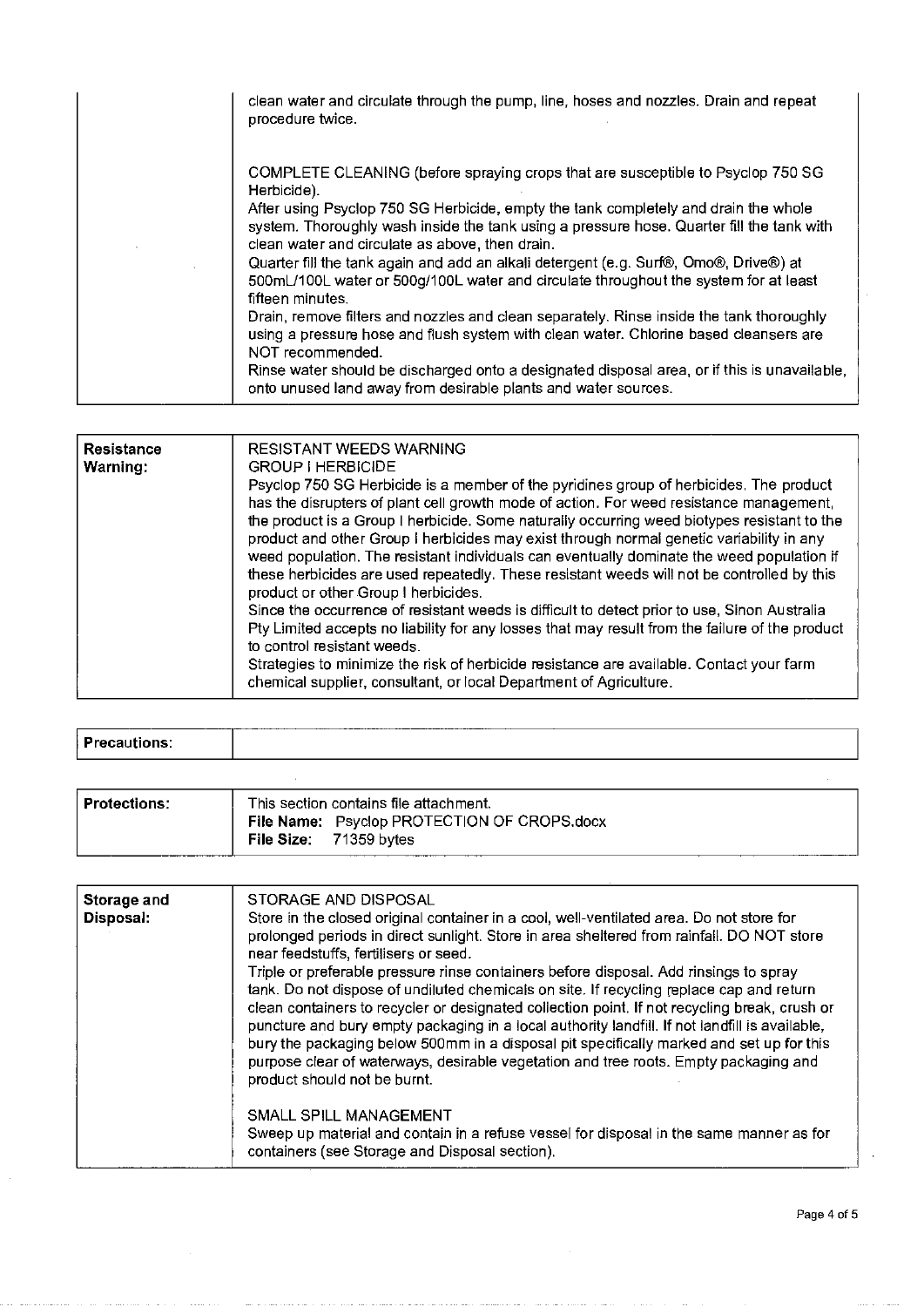| <b>Safety Directions:</b> | Will irritate the eyes. Avoid contact with eyes. Wash hands after use. When the opening                                                                                                                          |  |  |
|---------------------------|------------------------------------------------------------------------------------------------------------------------------------------------------------------------------------------------------------------|--|--|
|                           | the container and preparing the product for use, and when using the prepared spray, wear<br>elbow-length PVC gloves and face shield or goggles. After each day's use, wash gloves<br>and face shield or goggles. |  |  |

| If poisoning occurs, contact a doctor or Poisons Information Centre. Phone Australia 13 11<br>First Aid<br>26.<br>∣ Instructions: |  |
|-----------------------------------------------------------------------------------------------------------------------------------|--|
|-----------------------------------------------------------------------------------------------------------------------------------|--|

| <b><i><u>PARTIES COMPANY</u></i></b> | ------- | _________ | ----- |
|--------------------------------------|---------|-----------|-------|
| First Aid Warnings:                  |         |           |       |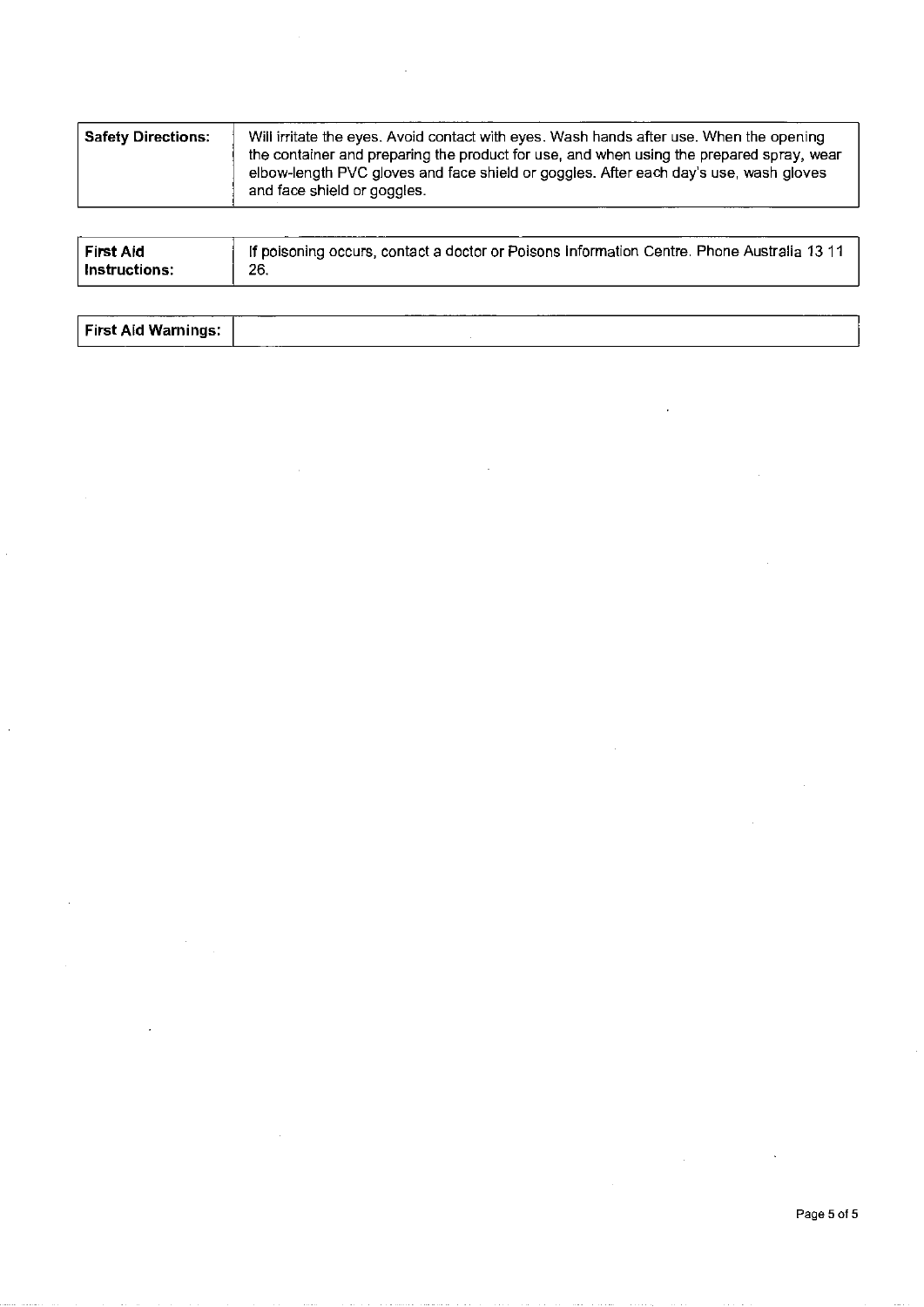# Table 1. Winter Cereals and Canola: Pre-Sowing Knockdown

| <b>WEED</b>                                                                            | <b>WEED STAGE</b>                             | RATE g/ha                         | <b>CRITICAL COMMENTS</b>                                                                                            |
|----------------------------------------------------------------------------------------|-----------------------------------------------|-----------------------------------|---------------------------------------------------------------------------------------------------------------------|
| Capeweed,<br>Volunteer chickpea,<br>Volunteer faba<br>bean.<br>Vetch and<br>Sub-clover | Up to 8 leaf and<br>maximum 10 cm<br>diameter | 60 plus<br>knockdown<br>herbicide | Pre-sowing: This rate should only be used in<br>tank mixture with formulations of<br>paraquat/diquat or glyphosate. |

# Table 2. Winter Cereals and Canola: Post-Sowing Pre-Emergence to 3-leaf crop stage

| <b>WEED</b>                                         | <b>WEED STAGE</b>                                          | RATE g/ha                      | <b>CRITICAL COMMENTS</b>                                                                                                                                                                                                                                                                                                                                       |
|-----------------------------------------------------|------------------------------------------------------------|--------------------------------|----------------------------------------------------------------------------------------------------------------------------------------------------------------------------------------------------------------------------------------------------------------------------------------------------------------------------------------------------------------|
| Capeweed<br>(In cereals only,<br>WA only)           | Pre-emergence to<br>8 leaf and<br>maximum 10cm<br>diameter | 60 plus diuron at<br>300 mL/ha | Post sowing pre-emergent to 3 leaf: This rate<br>should only be used in tank mixture with diuron<br>for control of transplants.                                                                                                                                                                                                                                |
| Capeweed, volunteer<br>faba bean and sub-<br>clover | Pre-emergence                                              | $120 - 240$                    | Rates of 120 - 200 g/ha give good suppression<br>(reduced seed set and up to 80% weed control).<br>240 g/ha is required for good control of<br>capeweed and sub-clover. Apply to moist soil<br>and time treatment for major germination of<br>weeds. Good soil moisture and application<br>close to time of weed germination is essential<br>for hest control. |

## Table 3. Winter Cereals: Early Post-Emergence to 2 leaf to 1<sup>st</sup> node crop stage

| <b>WEED</b>                                                                  | <b>WEED STAGE</b>                                   | <b>RATE</b><br>g/ha | <b>CRITICAL COMMENTS</b>                                                                                                                                     |
|------------------------------------------------------------------------------|-----------------------------------------------------|---------------------|--------------------------------------------------------------------------------------------------------------------------------------------------------------|
| Capeweed<br>(WA only)                                                        | Cotyledons to 6 leaf<br>and maximum 5cm<br>diameter | 60                  | Early post-emergent: Weeds should be young,<br>actively growing and not larger than listed size. Weeds<br>will become stunted and non-competitive soon after |
| Capeweed.<br>Soldier Thistle, St<br>Barnaby's Thistle                        | Up to 10 cm<br>diameter (4 to 8 leaf)               | 120                 | application, although final results may not show for<br>some weeks.                                                                                          |
| Chickpea<br>lentils and<br>safflower<br>(volunteers)                         | Up to 6 leaf                                        | 100                 |                                                                                                                                                              |
| Faba bean and<br>lupins<br>(volunteers)                                      | Up to 4 leaf                                        | 100                 | Faba beans and lupins will usually survive, but will be<br>stunted, uncompetitive and generally not set viable<br>seed.                                      |
| Field pea<br>(volunteers)                                                    | Maximum 10 cm<br>high or 6 nodes                    | 60                  |                                                                                                                                                              |
| Medic and<br>seedling Lucerne<br>(volunteers)<br>Sub-clovers<br>(volunteers) | Up to 8 leaf<br>Up to 6 leaf                        | $60 - 80$           | For best control of hairy leaved medics such as Snail<br>medic, add 500 mL Spraying Oil / 100 L of water.                                                    |
| Vetch<br>(volunteers)                                                        | Runners up to 10 cm<br>and maximum 16<br>leaf       | 40                  |                                                                                                                                                              |

# Table 4. Winter Cereals: Post-Emergence tank mixtures WA, SA, Vic, Tas, NSW only (unless specified)

Weeds should be young and actively growing. Weeds will become stunted and non-competitive soon after application although final results may not show for some weeks. Where a rate range is listed use low rate mixtures for small weeds to 5cm across and higher rate mixtures for weeds up to 10cm across. Use a surfactant such as 1000 g/L wetting agent0 for granular herbicides or the recommended adjuvant on the partner herbicide label.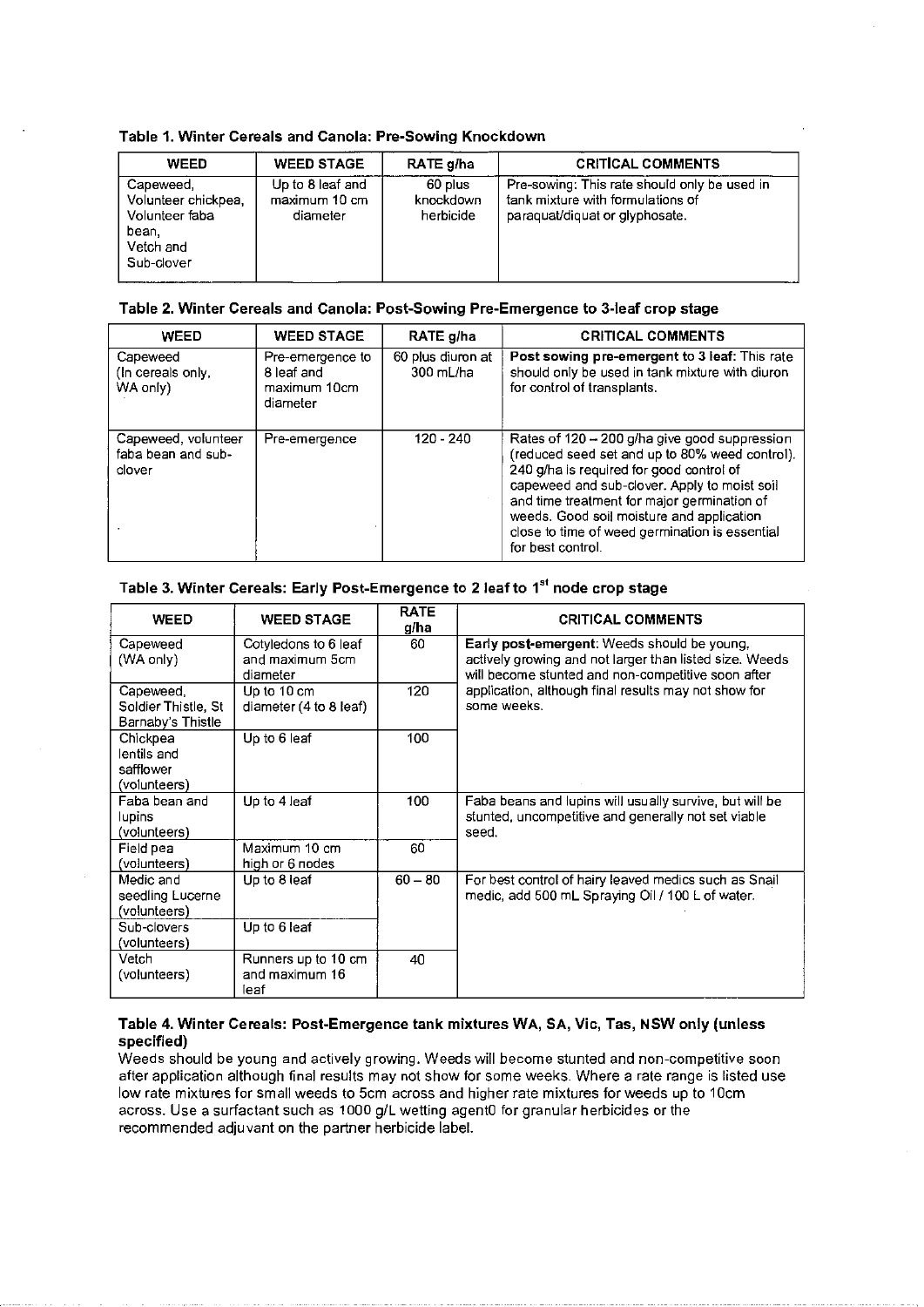| <b>WEED</b>                                                                                  | <b>WEED STAGE</b>                     | RATE g/ha                                                                                               | <b>CRITICAL COMMENTS</b>                                                                                                                                                                                                                                                                                    |
|----------------------------------------------------------------------------------------------|---------------------------------------|---------------------------------------------------------------------------------------------------------|-------------------------------------------------------------------------------------------------------------------------------------------------------------------------------------------------------------------------------------------------------------------------------------------------------------|
| Capeweed                                                                                     | Up to 4 leaf, 10cm<br>diameter        | 80-120 plus 20g/ha<br>Chlorsulfuron 750                                                                 | Chlorsulfuron 750 mixes $-2$ leaf to 1 <sup>st</sup> node crop                                                                                                                                                                                                                                              |
|                                                                                              |                                       | 40 plus 5-7g/ha                                                                                         | stage.<br>Metosulam/MCPA LVE mixes $-3$ leaf to $1st$ node.                                                                                                                                                                                                                                                 |
|                                                                                              |                                       | Metosulam + 0.35-<br>0.5L/ha MCPA LVE                                                                   | Where 0.5L/ha MCPA LVE added apply from 4-5<br>leaf to 1 <sup>st</sup> node crop stage.                                                                                                                                                                                                                     |
|                                                                                              |                                       | 40 plus 5g/ha                                                                                           | Metsulfuron methyl/MCPA LVE mixes - 4 to 5 leaf                                                                                                                                                                                                                                                             |
|                                                                                              |                                       | Metsulfuron methyl +<br>0.5L/ha MCPA LVE                                                                | to 1 <sup>st</sup> node crop stage.                                                                                                                                                                                                                                                                         |
|                                                                                              |                                       | 40 plus 0.75L/ha 250                                                                                    | 250 g/L MCPA/25 g/L diflufenican mixes - 3 leaf to                                                                                                                                                                                                                                                          |
|                                                                                              |                                       | g/L MCPA/25 g/L<br>diflufenican                                                                         | 1 <sup>st</sup> node crop stage, but not on Barley or Kulin<br>wheat in WA                                                                                                                                                                                                                                  |
| Field peas                                                                                   | Up to 6 node,                         | 40 plus 5-7g/ha                                                                                         | Bromoxynil/MCPA mixes - 3 leaf to 1st node crop                                                                                                                                                                                                                                                             |
| (volunteer)                                                                                  | 10cm diam.                            | Metosulam + 0.5-<br>0.7L/ha Bromoxynil                                                                  | stage.                                                                                                                                                                                                                                                                                                      |
| Vetch (volunteer)                                                                            | Up to 4 branch,<br>10 cm diam         | 40 plus 5-7g/ha<br>Metosulam + 0.35-<br>0.5L/ha MCPA LVE                                                | Metosulam/MCPA LVE mixes $-3$ leaf to 1 <sup>st</sup> node.<br>Where 0.5L/ha MCPA LVE added apply from 4-5<br>leaf to 1 <sup>st</sup> node crop stage.                                                                                                                                                      |
|                                                                                              |                                       | 40 plus 5g/ha<br>Metsulfuron methyl +<br>0.35L/ha MCPA LVE<br>оr                                        | Use 30g/ha only in combination with MCPA LVE.<br>Psyclop 750 SG Herbicide + MCPA LVE mixes - 4<br>to 5 leaf to 1 <sup>st</sup> node crop stage.                                                                                                                                                             |
|                                                                                              |                                       | 30 plus 0.7L/ha<br>MCPA LVE                                                                             |                                                                                                                                                                                                                                                                                                             |
| Chickpea (volunteer)                                                                         | Up to 4 branch,                       | 40 plus 5-7g/ha                                                                                         | Bromoxynil/MCPA mixes $-3$ leaf to $1st$ node crop                                                                                                                                                                                                                                                          |
|                                                                                              | 10cm diam.                            | Metosulam + 0.5-<br>0.7L/ha Bromoxynil /                                                                | stage.                                                                                                                                                                                                                                                                                                      |
| Faba bean                                                                                    | Up to 4 node,                         | <b>MCPA</b>                                                                                             |                                                                                                                                                                                                                                                                                                             |
| (volunteer)                                                                                  | 10cm tall                             | 40 plus 5-7g/ha                                                                                         | Metosulam/MCPA LVE mixes - 3 leaf to 1st node.                                                                                                                                                                                                                                                              |
| Lupin (volunteer)                                                                            | Up to 6 leaf, 10cm                    | Metosulam $+$ 0.35-<br>0.5L/ha MCPA LVE                                                                 | Where 0.5L/ha MCPA LVE added apply from 4-5<br>leaf to 1 <sup>st</sup> node crop stage.                                                                                                                                                                                                                     |
|                                                                                              | tall                                  | 40 plus 5g/ha                                                                                           | Metsulfuron methyl/MCPA LVE mixes - 4 to 5 leaf                                                                                                                                                                                                                                                             |
|                                                                                              |                                       | Metsulfuron methyl +                                                                                    | to 1 <sup>st</sup> node crop stage.                                                                                                                                                                                                                                                                         |
| Sub-clover<br>(volunteer)                                                                    | Up to 5 trifoliate,<br>5cm diam.      | 0.35-0.7L/ha MCPA<br>LVE                                                                                |                                                                                                                                                                                                                                                                                                             |
|                                                                                              |                                       |                                                                                                         |                                                                                                                                                                                                                                                                                                             |
| Prickly lettuce                                                                              | Up to 6 leaf, max.<br>10cm diam.      |                                                                                                         |                                                                                                                                                                                                                                                                                                             |
| Medic (volunteer)                                                                            | Up to 6 leaf, max.<br>5cm diam.       |                                                                                                         |                                                                                                                                                                                                                                                                                                             |
| Prickly lettuce                                                                              | Up to 6 leaf, max.                    | 60 plus 700 mL/ha                                                                                       | Psyclop 750 SG Herbicide + MCPA LVE mixes - 4                                                                                                                                                                                                                                                               |
|                                                                                              | 10cm diam.                            | MCPA LVE                                                                                                | to 5 leave to 1 <sup>st</sup> node crop stage.                                                                                                                                                                                                                                                              |
| Thistles including:<br>Nodding, Saffron<br>Scotch, Slender<br>Spear, Stemless,<br>Variegated | Rosettes up to 10<br>cm max. diam.    | 20 plus 1.0 L/ha<br>MCPA amine (500<br>$q/L$ ) or 20 + 700<br>mL/ha MCPA LVE                            | For thistle control, Psyclop 750 SG Herbicide rate<br>will depend on density, growth stage, climatic<br>conditions and time of application. Use higher rates<br>for best control where high density and/or large<br>weeds occur. MCPA or 2,4-D mixes apply from 4-5                                         |
| St Barnaby's Thistle                                                                         | 4 to 8 leaf, 5 to 10<br>cm across     | $20 - 40 + 2,4 - D$<br>amine 0.5 - 1.0 L/ha<br>or MCPA amine 1.0<br>$-1.5$ L/ha                         | leaf to 1st node crop stage.                                                                                                                                                                                                                                                                                |
| Sowthistle<br>(Common) (WA, SA<br>Vic. Tas, NSW and<br>QLD)                                  | Young rosettes up<br>to 8 true leaves | 40 + 0.8 L/ha 420<br>g/L MCPA/26 g/L<br>picloram or 5 g/ha<br>Metsulfuron methyl +<br>0.7 L/ha MCPA LVE | Apply to actively growing young rosettes. Use<br>Uptake Spraying Oil at 500 mL/100 L of water for<br>improved control with 420 g/L MCPA/26 g/L<br>picloram tank-mixes or 1000 g/L wetting agent with<br>Metsulfuron methyl/MCPA LVE tank-mixes. Apply<br>tank-mixes from 4 - 5 leaf to 1st node crop stage. |
| Skeleton weed<br>(NSW, Vic and SA,<br>WA only)                                               | 5 to 15 cm<br>rosettes                | 200 plus 1.0 L/ha<br>MCPA amine (500<br>g/L)                                                            | Weeds should be a minimum 5 cm in diameter, and<br>growing actively. This rate will give control until<br>harvest and substantially reduce weed numbers the<br>following season. Apply from 4-5 leaf to 1st node<br>crop stage.                                                                             |

 $\bar{\mathcal{A}}$ 

 $\mathcal{L}^{\text{max}}_{\text{max}}$  ,  $\mathcal{L}^{\text{max}}_{\text{max}}$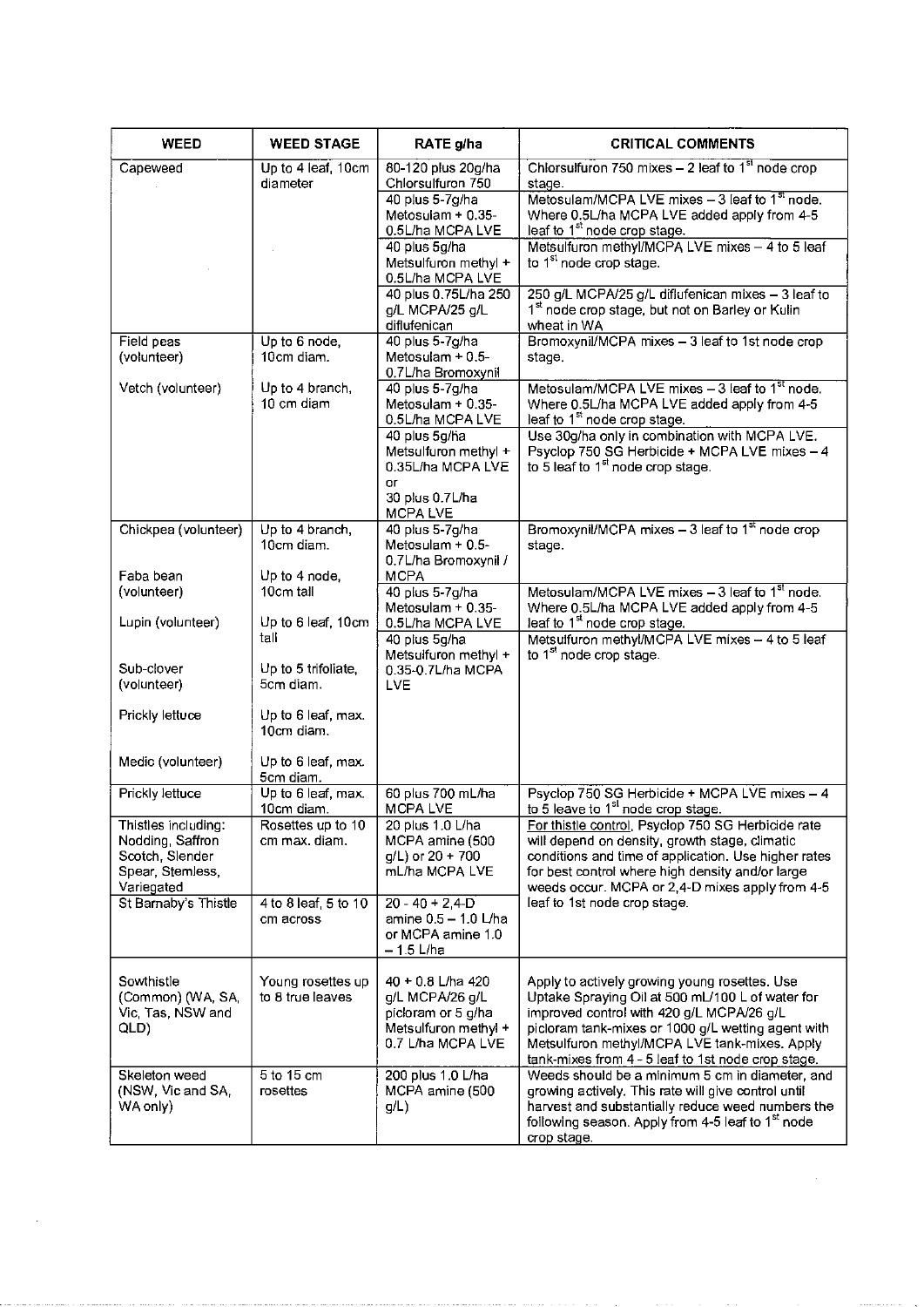# Table 5. Canola Post-Emergence 2 to 8 leaf crop stage

| <b>WEED</b>                           | <b>WEED STAGE</b>              | <b>RATE</b><br>g/ha | <b>CRITICAL COMMENTS</b>                                                                                  |
|---------------------------------------|--------------------------------|---------------------|-----------------------------------------------------------------------------------------------------------|
| Capeweed, Cotula,<br>Saffron thistle. | Up to 10cm<br>diameter (4 to 8 | 120                 | Weeds should be young and actively growing. Weeds<br>will become stunted and will not be competitive soon |
| Skeleton weed.                        | leaf)                          |                     | after application although final results may not show for                                                 |
| Soldier thistle                       |                                |                     | some weeks. Skeleton weed will only be controlled until                                                   |
| Chickpea, Lentils and                 | Up to 6 leaf                   | 100                 | harvest.                                                                                                  |
| Safflower (volunteer)                 |                                |                     | For the control of annual grasses: Psyclop 750 SG                                                         |
| Faba beans and                        | Up to 4 leaf                   |                     | Herbicide is compatible with Haloxyfop 520 Herbicide.                                                     |
| Lupins (volunteer)                    |                                |                     | Uptake Spraying Oil should be added to this tank-mix for                                                  |
| Field peas (volunteer)                | Maximum 10 cm                  | 60                  | best grass control. Psyclop 750 SG Herbicide +                                                            |
|                                       | high or 6 nodes                |                     | Haloxyfop 520 + Uptake Spraying Oil is compatible and                                                     |
| Medics and Lucerne                    | Up to 8 leaf                   |                     | selective to canola.                                                                                      |
| seedlings (volunteer)                 |                                |                     | Faba beans and lupins will usually survive, but will be                                                   |
| Sub-clover (volunteer)                | Up to 6 leaf                   |                     | stunted, uncompetitive and generally not set viable seed.                                                 |
| Vetch (volunteer)                     | Runners to 10                  | 40                  | For best control of hairy leaved medics such as Snail                                                     |
|                                       | cm max. 16 leaf                |                     | medic, add 500 mL Spraying Oil / 100 L water.                                                             |
|                                       |                                |                     | Will not control Woolly pod vetch.                                                                        |
| St Barnaby's thistle                  | 4 to 8 leaf, 5 to              | $60 - 120$          | Psyclop 750 SG Herbicide rate will depend on weed                                                         |
|                                       | 10 cm diameter                 |                     | density, growth stage, climatic conditions and time of                                                    |
|                                       |                                |                     | application. Use higher rates for best control where high                                                 |
|                                       |                                |                     | density and/or large weeds occur.                                                                         |

# Table 6. Herbicide Tolerant Canola: Post-Emergence 2 to 8 leaf crop stage

| WEED                                                                                                                            | <b>WEED STAGE</b> | <b>RATE</b><br>a/ha                                         | <b>CRITICAL COMMENTS</b>                                                                                                                                                                                                                                                                                                                                                                                                  |
|---------------------------------------------------------------------------------------------------------------------------------|-------------------|-------------------------------------------------------------|---------------------------------------------------------------------------------------------------------------------------------------------------------------------------------------------------------------------------------------------------------------------------------------------------------------------------------------------------------------------------------------------------------------------------|
| Clearfield Canola                                                                                                               |                   |                                                             |                                                                                                                                                                                                                                                                                                                                                                                                                           |
| Common Cotula.<br>Capeweed                                                                                                      | Up to 6 leaf      | $60 + 400$<br>Imazapic<br>525 $q/L/$<br>imazapyr<br>175 q/L | Where capeweed is a significant component of the weed<br>spectrum, a tank-mix with Psyclop 750 SG Herbicide<br>may be needed post-emergence. DO NOT exceed this<br>rate as reduced control of grass weeds may occur.                                                                                                                                                                                                      |
| <b>Triazine tolerant Canola</b>                                                                                                 |                   |                                                             |                                                                                                                                                                                                                                                                                                                                                                                                                           |
| Capeweed, Lupins<br>(volunteer), Saffron<br>thistle, Skeleton weed,<br>Soldier thistle and<br>weeds from<br>conventional canola | Up to 6 leaf      | 120                                                         | Psyclop 750 SG Herbicide is compatible with atrazine<br>and simazine for use in triazine tolerant canola. Uptake<br>Spraying Oil at 500 mL/100 L of water should be added<br>to this mix for best grass and broadleaf weed control.<br>For the control of annual grass weeds Psyclop 750 SG<br>Herbicide + Atrazine + Haloxyfop 520 + Uptake Spraying<br>Oil are compatible and selective to triazine tolerant<br>canola. |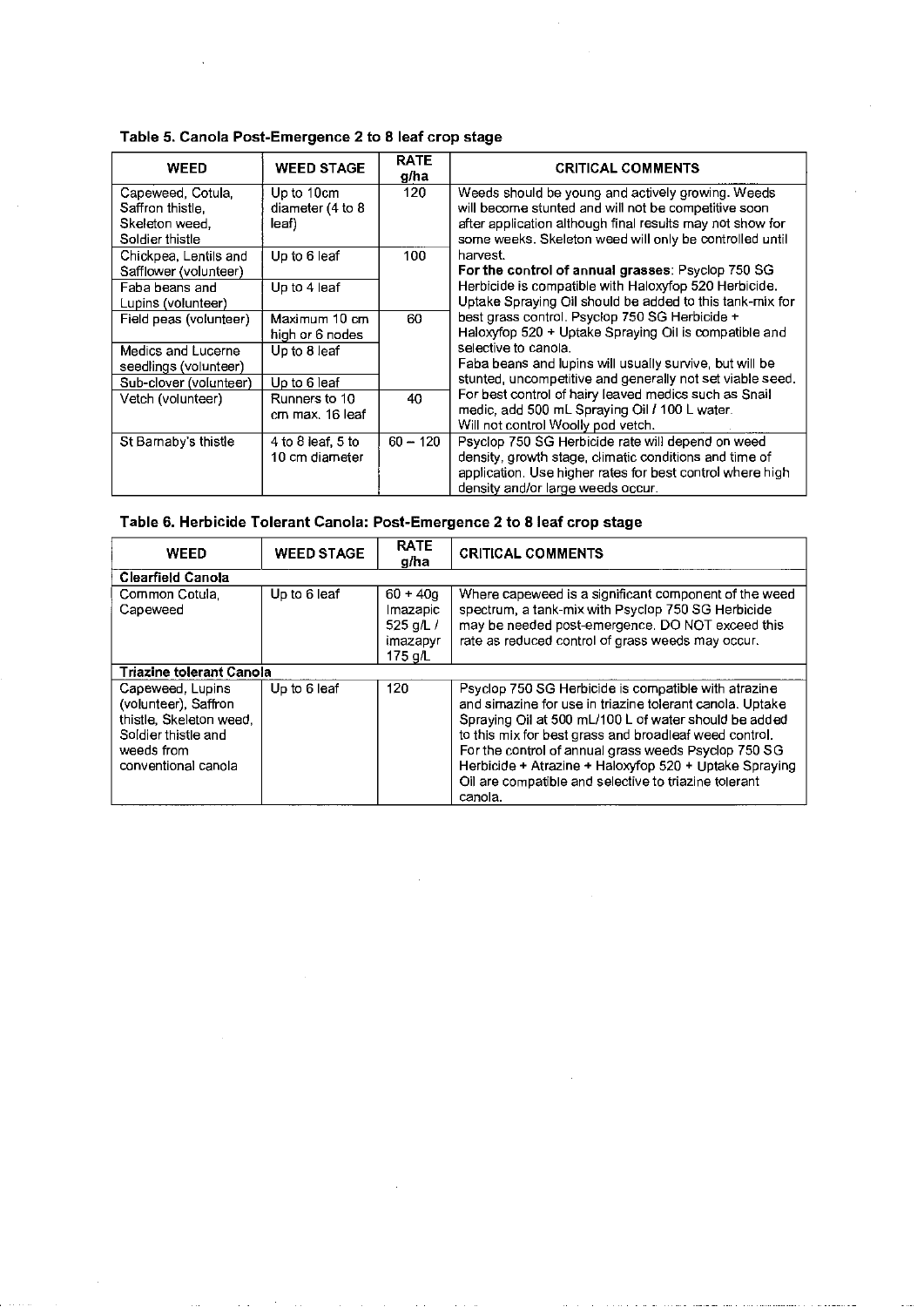| <b>WEED</b>                                                                                                   | WEED<br><b>STAGE</b>                                            | RATE g/ha                                                                                                                           | <b>STATE</b>                                   | <b>CRITICAL COMMENTS</b>                                                                                                                                                                                                                                                                                                                                                                                                                                                                                                             |
|---------------------------------------------------------------------------------------------------------------|-----------------------------------------------------------------|-------------------------------------------------------------------------------------------------------------------------------------|------------------------------------------------|--------------------------------------------------------------------------------------------------------------------------------------------------------------------------------------------------------------------------------------------------------------------------------------------------------------------------------------------------------------------------------------------------------------------------------------------------------------------------------------------------------------------------------------|
| Hardhead thistle<br>(creeping<br>knapweed,<br>Russian<br>knapweed)                                            | Actively<br>growing<br>plants                                   | Handgun: 200g/100L of<br>water.<br>Boom spray: 800 or<br>1600g/ha                                                                   | Vic & Qld<br>only                              | <b>See Critical Comments below</b><br>for spraying thistles in<br>pastures and fallow land<br>Only use the 1600g/ha rate in Old                                                                                                                                                                                                                                                                                                                                                                                                      |
| St Barnaby's<br>thistle                                                                                       | 5 to 8 leaf<br>and 5 to 10<br>cm diameter                       | 20 or 40 plus 0.5-1L/ha<br>2,4-D amine or 1.5-<br>2.5L/ha 2,4-DB or 1 L/ha<br>Paraquat 250 or 1-1.5L/ha<br>Simazine + 1 L/ha 2,4-DB | NSW, Vic.<br>TAS, SA<br>and Old<br>only        | by boom spray.                                                                                                                                                                                                                                                                                                                                                                                                                                                                                                                       |
| Thistles including:<br>Nodding<br>Variegated<br>Scotch, Spear,<br>Slender Saffron,<br>St Barnaby's<br>thistle | Rosette<br>stage prior to<br>stem<br>elongation                 | 20 or 28 g/ha plus 1-1.5<br>L/ha MCPA amine (500<br>g/L)/ha<br>Drench gun: 20g/1L of<br>water<br>Hand gun: 100g/100L of<br>water    | WA.<br>NSW, Vic,<br>Tas, SA<br>and Qld<br>only |                                                                                                                                                                                                                                                                                                                                                                                                                                                                                                                                      |
| Nodding thistle                                                                                               | Rosettes up<br>to 20cm<br>diameter                              | 40                                                                                                                                  | NSW only                                       | Apply the spray from September<br>to October. Apply by boom spray<br>only. DO NOT apply to thistles<br>over 20cm in diameter. When<br>thistles are over 20cm in diameter<br>use Psyclop 750 SG Herbicide<br>plus MCPA (referred to above).<br>Clover Damage: Damage to<br>white clover will be no greater<br>than damage with MCPA alone<br>and less than damage from<br>Psyclop 750 SG Herbicide plus<br>MCPA mixtures. Damage to sub-<br>clover may be greater than with<br>MCPA or 2,4-D along. DO NOT<br>use for spot treatment. |
| California thistle                                                                                            | From early<br>buds to<br>flowering<br>(December<br>to February) | Handgun: 100g/100 L of<br>water.<br>Boom spray: 800g/ha                                                                             | Vic and<br>Tas only                            | Addition of a wetting agent at<br>label rates is recommended.<br>Retreatment of regrowth in the<br>year following treatment will<br>usually be necessary to achieve a<br>high level of control. Note:<br>Clovers and medics will be<br>eliminated for at least one year.                                                                                                                                                                                                                                                             |
| Lucerne                                                                                                       | 30 to 40 cm<br>high pre-<br>flowering                           | 120 plus 1.5 - 2 L/ha<br>'glyphosate 450' + either<br>2L/ha MCPA amine or<br>2L/ha 2,4-D amine or<br>2L/ha 2,4-D ester              | Qld, NSW,<br>Vic, SA,<br><b>WA</b>             | Treat healthy, actively growing<br>lucerne in early spring prior to<br>flowering. After grazing or cutting,<br>allow Lucerne to regrow for<br>approx 4 weeks before treatment.<br>For best control, do not re-graze<br>for >2 weeks after application.<br>For complete control of Lucerne<br>in pasture, cultivate approx 1<br>month after herbicide treatment.                                                                                                                                                                      |

Table 7. Pastures and Fallow Land- Post-emergence (Established perennial grass and subclover based pastures) (Boom spray application if not specified)

Critical Comments- Thistle control in pasture.

1. Hardhead thistles- DO NOT USE HANDGUN APPLICATION ON LUCERNE, CLOVERS AND MEDICS AS THEY WILL BE ELIMINATED FOR AT LEAST ONE YEAR. Victoria only: Use the lower rate only on light soils (sand and sandy loam) where a slightly lower degree of control is acceptable. Use the higher rate on all soil types where complete control is required. Addition of a wetting agent at label rates is recommended for treatment of hardhead thistle. Spray between September and April on actively growing plants for effective control. Thorough coverage is essential. Apply in 200 to 250 L of water/ha.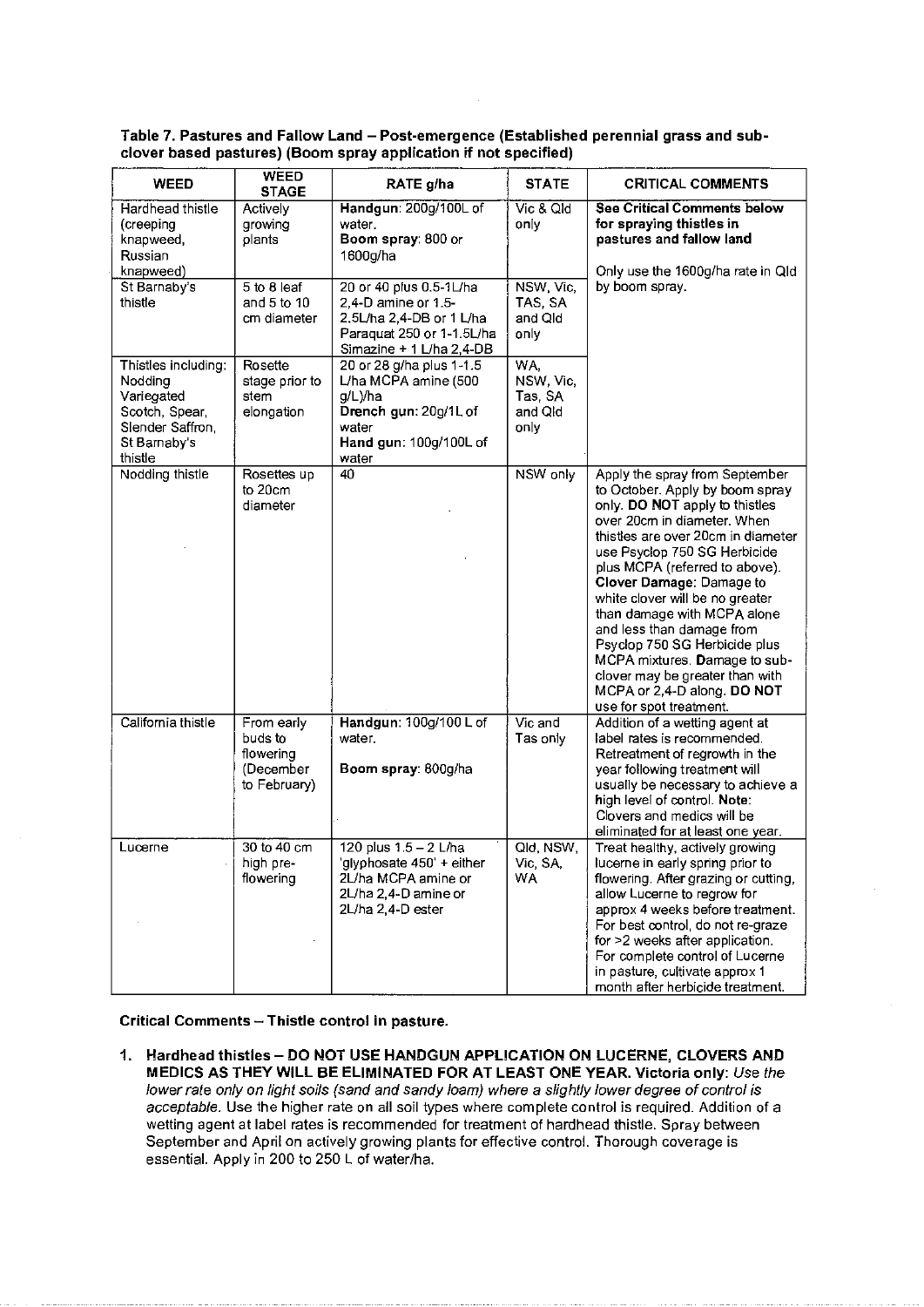- **2. BOOM SPRAYING:** Use the higher rates of Psyclop 750 SG Herbicide plus MCPA on multicrowned plants or rosettes larger than 30cm in diameter. Spraying may be done at any time during active growth, usually in early winter or spring. Avoid spraying during the dormant winter period or at any time when thistles are not actively growing. Do not spray flowering thistles.
- **3. PRE-SPRAY MANAGEMENT:** The pasture should be slightly grazed prior to spraying to reduce clover and grass cover and expose the smaller thistles to the spray. The grazed pasture should be left seven days to allow thistles to freshen prior to treatment.
- **4. POST-TREATMENT MANAGEMENT:** Response of thistles to treatment with the Psyclop 750 SG Herbicide plus MCPA mixture will be slow compared to the standard treatments with 2,4-D or MCPA. If possible delay grazing of sprayed thistles for 14 days after treatment.
- **5. CLOVER DAMAGE:** Psyclop 750 SG Herbicide plus MCPA or 2,4-D mixtures can be damaging to clover. The low rate is no more damaging than label rates of 2,4-D or MCPA. Use 20g/ha mixes when clover is at the 6 trifoliate left stage to just prior to flowering. The 28g/ha mix will reduce the clover component of the pasture for about two months. Use the 28g/ha mix from 6 trifoliate leaf stage to flowering to minimize clover injury, and when clover has reached the 6 to 8 trifoliate leaf stage and where thistles are large due to early germination. Clover recovery will be quicker during periods of active growth. If clover damage is the major consideration, use the lower Psyclop 750 SG rate to minimize damage.
- **6. Sinmosa 250 mixes are for lucerne pasture use only.** Simazine mixes are for silver grass control and for lucerne based pastures only.
- **7. HANDGUN (Spot spray):** Treat from rosette stage to early flowering. Thorough spraying is **necessary.**
- **8. DRENCH GUN:** Apply 10 mL to rosette crown. To multi-crown plants, apply 10 mL to each crown.

**Table 8: Agricultural Non-crop Areas, Commercial and Industrial Areas, Forests, Pastures and Rights-of-Way Stem injection application on Acacia Species.** 

Mix 200g Psyclop 750 SG Herbicide with 2.5L of water and apply the diluted mix as directed below.

| <b>WEED GROWTH</b><br><b>STAGE</b> | <b>APPLICATION RATE</b> | <b>CRITICAL COMMENTS</b>                                       |
|------------------------------------|-------------------------|----------------------------------------------------------------|
| Single stem less                   | 1 mL of the diluted mix | Apply to waist high cuts. See General Instructions Application |
| than 25cm diameter                 | per cut @ 10 to 13 cm   | section for application method details.                        |
| at base                            | centres                 |                                                                |
| Multiple stems or                  | 2 mL of the diluted mix | DO NOT exceed the recommended spacings from the centre         |
| more than 25cm                     | per cut $@$ 10 to 13 cm | of one cut to the centre of the next cut.                      |
| diameter at base                   | centres.                |                                                                |
|                                    |                         | inject each stem of a multistem tree where possible.           |
|                                    |                         |                                                                |

## **NOT TO BE USED FOR ANY PURPOSE, OR IN ANY MANNER CONTRARY TO THIS LABEL UNLESS AUTHORISED UNDER APPROPRIATE LEGISLATION**

 $\mathcal{A}$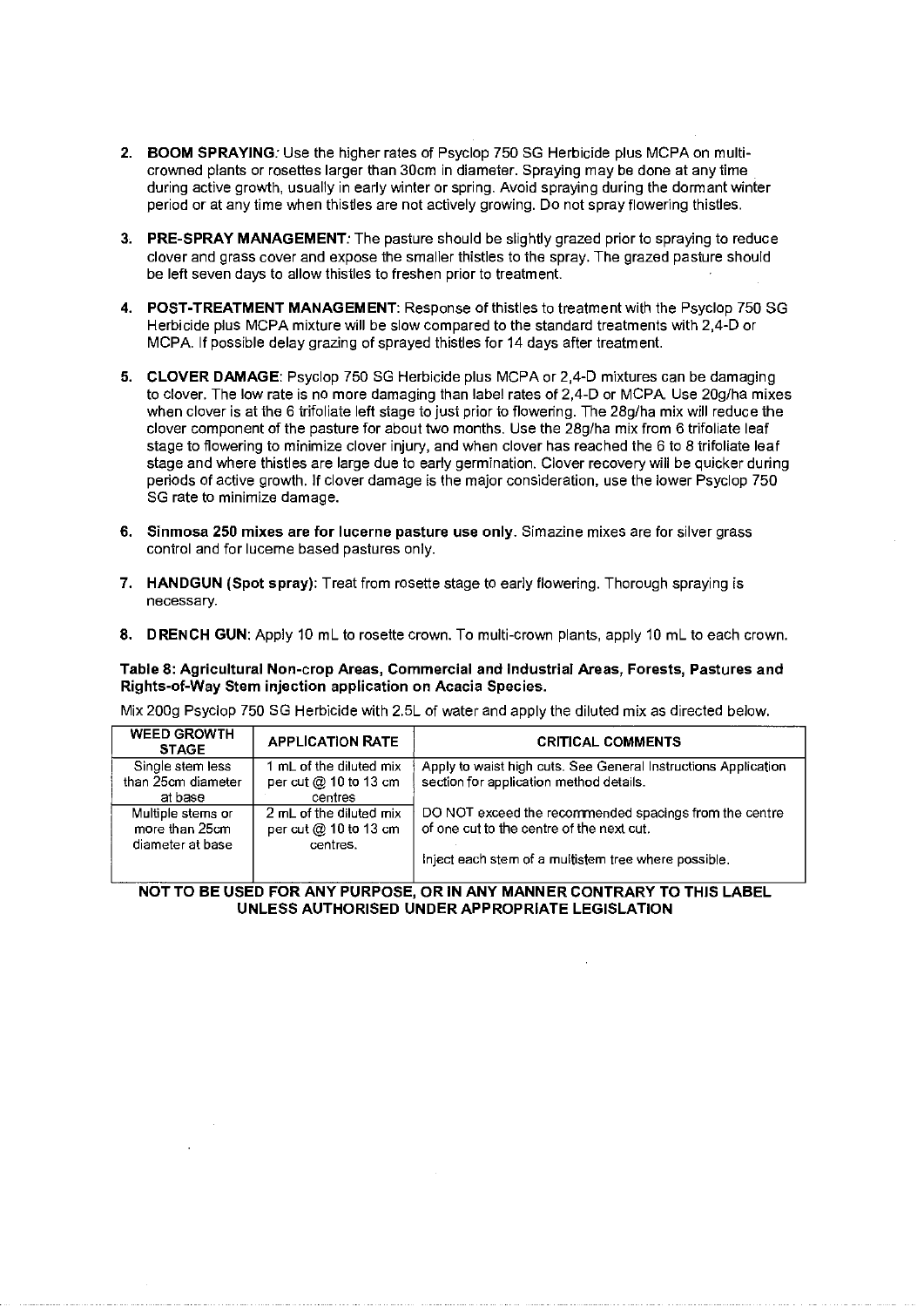# **PROTECTION OF CROPS, NATIVE AND OTHER NON-TARGET PLANTS**

Do not apply under weather conditions, or from spraying equipment that may case spray drift onto nearby susceptible plants/crops, cropping lands or pastures.

Susceptible crops and plants include, but are not limited to chickpeas, cotton, faba beans, field peas, fruit trees, lentils, lupins, lucerne, medics, ornamentals, potatoes, safflower, subclover, tomatoes, vegetables, grape and kiwifruit vines, wattles and white clover.

Do not apply Psyclop 750 SG Herbicide to crops or pastures, which are intended to be cut for the production of compost or mulches to be used with susceptible crops or plants. The use of straw, hay or other plant materials treated with Psyclop 750 SG Herbicide for composting or mulching susceptible crop may damage these crops.

Note: Field peas and faba beans are particularly susceptible and should not be sown the season following an application of 200g/ha.

Where rates in excess of 200g/ha have been used, susceptible crops, including field peas and faba beans should not be sown for at least two years.

#### **Plantback periods NSW, Vic, SA, WA (winter rainfall areas)**

| Psyclop 750 SG Herbicide<br>Rate g/ha                      | <b>Up to 120</b> | 200            | >200      |
|------------------------------------------------------------|------------------|----------------|-----------|
| Chickpea, field pea, faba bean, lupins,<br>medics & clover | 9 months         | 12 months      | 24 months |
| Wheat, barley, oats                                        | week             | $\blacksquare$ |           |